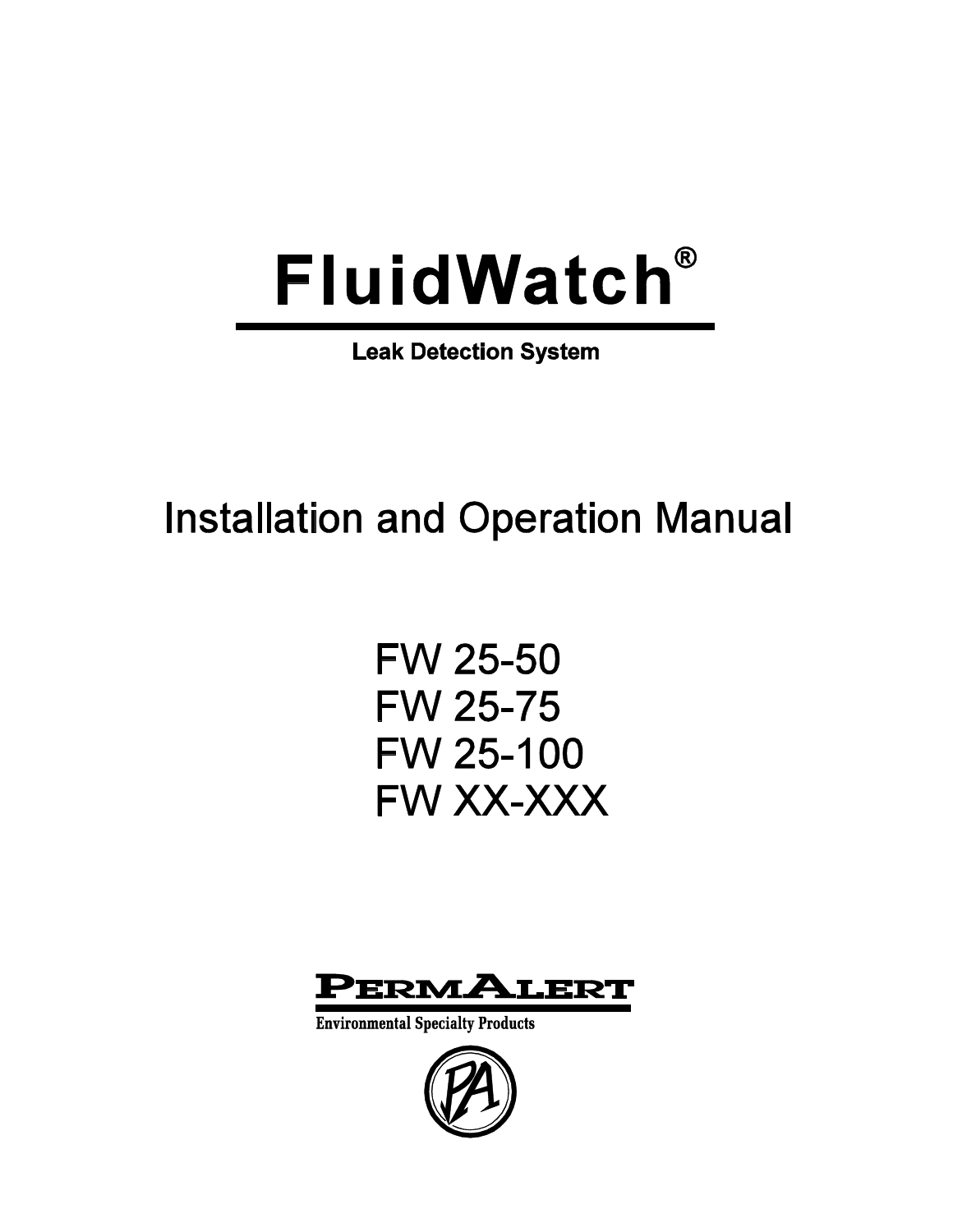#### **Notice**

The information contained in this manual, including but not limited to any product specifications, is subject to change without notice.

PERMALERT ESP (PERMALERT) PROVIDES NO WARRANTY WITH REGARD TO THIS MANUAL OR ANY OTHER INFORMATION CONTAINED HEREIN AND HEREBY EXPRESSLY DISCLAIMS ANY IMPLIED WARRANTIES OF MERCHANTABILITY OR FITNESS FOR ANY PARTICULAR PURPOSE WITH REGARD TO ANY OF THE FOREGOING. PERMALERT ASSUMES NO LIABILITY FOR ANY DAMAGES INCURRED DIRECTLY OR INDIRECTLY FROM ANY TECHNICAL OR TYPOGRAPHICAL ERRORS OR OMISSIONS CONTAINED HEREIN OR FOR DISCREPANCIES BETWEEN THE PRODUCT AND THE MANUAL. IN NO EVENT SHALL PERMALERT BE LIABLE FOR ANY INCIDENTAL, CONSEQUENTIAL, SPECIAL, OR EXEMPLARY DAMAGES, WHETHER BASED ON TORT, CONTACT OR OTHERWISE, ARISING OUT OF OR IN CONNECTION WITH THIS MANUAL OR ANY OTHER INFORMATION CONTAINED HEREIN OR THE USE THEREOF.

#### **Caution --This manual may not be up-to-date**.

Please check the PermAlert website, [www.permalert.com,](http://www.permalert.com/) for the latest revision of this manual.

The manual is typically revised at least once a year. The revision date is on the back cover.

Contact [techsupport@permalert.com](mailto:techsupport@permalert.com) for technical assistance with the FluidWatch system.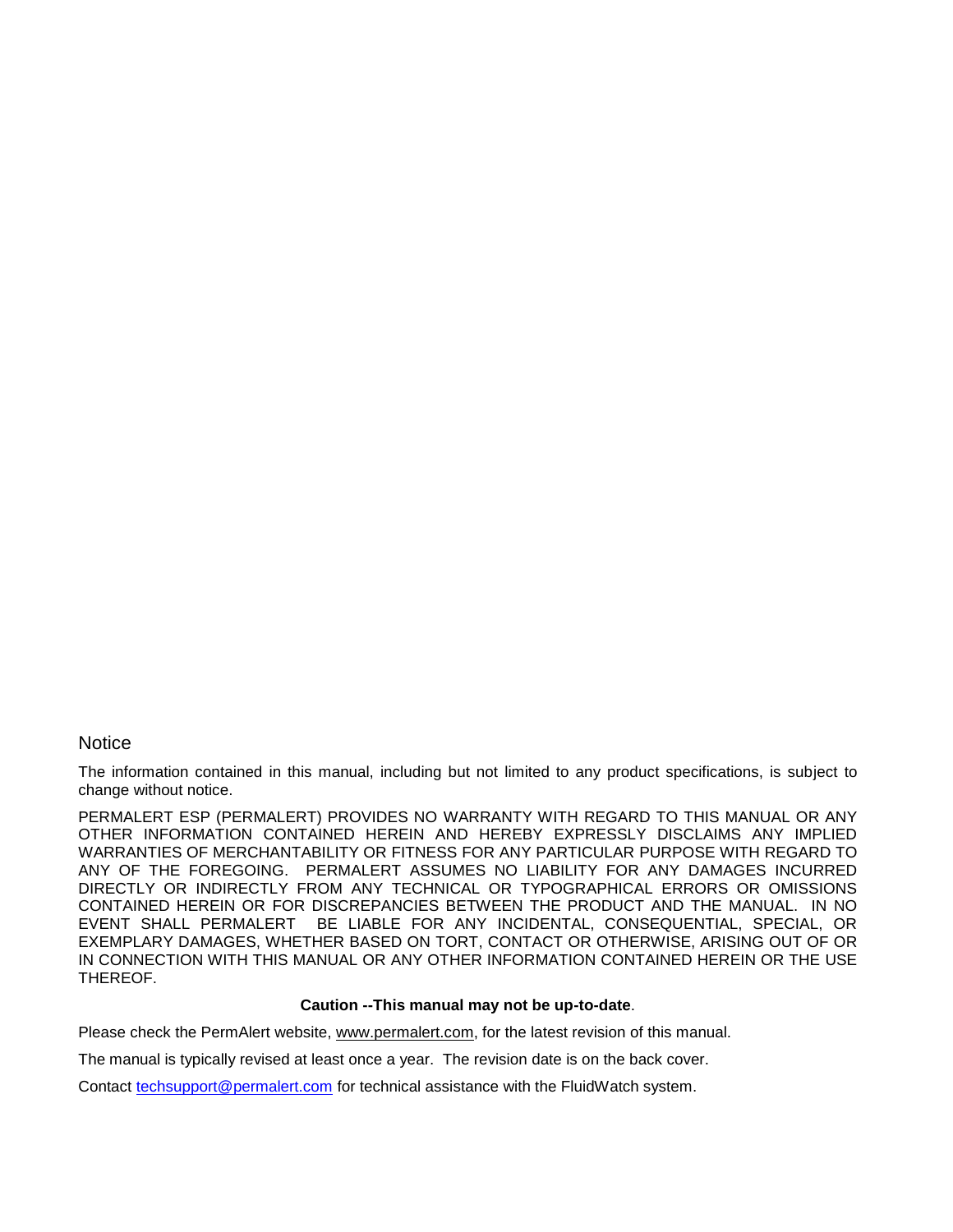# **Table of Contents**

| 8              |  |  |
|----------------|--|--|
| $\overline{7}$ |  |  |
|                |  |  |
|                |  |  |
|                |  |  |
|                |  |  |
|                |  |  |
| 6              |  |  |
| 5              |  |  |
| 4              |  |  |
| 3              |  |  |
| $\overline{2}$ |  |  |
| $\mathbf 1$    |  |  |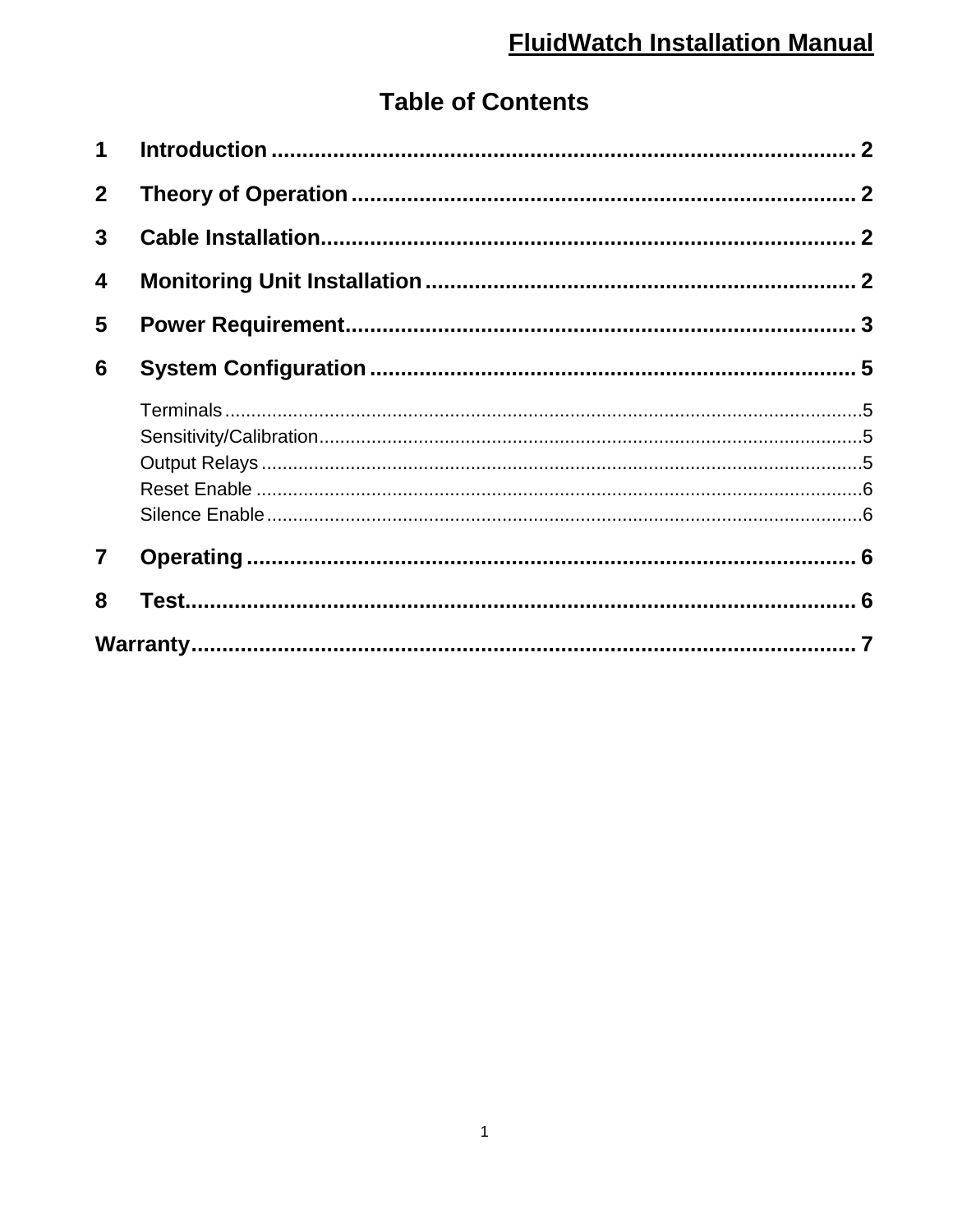# <span id="page-3-0"></span>**FluidWatch Installation Manual**

# **1 Introduction**

The following instructions describe the installation and operating procedures for FluidWatch Models FW 25-50, FW 25-75 and FW 25-100 Leak Detection Monitoring Systems. Custom length systems are also available.

This revision of the manual references the version 6 circuit board. The circuit board version can be identified by the serial number, which begins with "M1", and the label on the panel, which has integral status LEDs and "Test" and "Silence" buttons.

The FluidWatch system consists of a solid-state electronic monitoring unit connected by jumper cable to a sensor cable.

The following general precautions should be observed:

- 1. Read this manual carefully before beginning installation. Do not use substitute materials or short cut recommended procedures. Understanding and following these instructions is essential to avoid installation problems.
- 2. Check packing list quantities with received items. Any shortages or damage to materials received should be reported immediately to the delivering carrier.
- 3. Care must be taken to store all FluidWatch components in a dry and protected area at all times. Electronic monitoring units should be wrapped and sealed with plastic.
- 4. Electrical work should be performed by a qualified electrician and conform to all local electrical codes.

#### **2 Theory of Operation**

<span id="page-3-1"></span>The FluidWatch Leak Detection Monitoring System has been engineered to monitor small areas for water and water-based liquids. Typical applications include unmanned equipment rooms, small raised floor areas and small tanks. The system continuously monitors the capacitance of the sensor cable and detects changes from the initial valve. Just seconds after the coaxial sensor cable contacts water, the unit turns on a red LED, switches two relays and sounds a horn. The sensor cable quickly dries in place after the leak is cleaned up and the system can be put back on-line.

### **3 Cable Installation**

<span id="page-3-2"></span>Each FluidWatch system is a complete kit that includes 25 feet of jumper cable, a length of sensor cable, cable clips and cable tags. The lengths of sensor and jumper cables should not be shortened, even if there is excess cable for an installation. The excess cable should be positioned out of the way so it will not be damaged. The adhesive backed cable clips are provided to attach the jumper and sensor cables to the floor. Approximately one clip per five feet of cable is provided. Cable identification tags are also provided to attach to the cable and identify it as a leak detection cable.

The sensor cable is typically placed around the perimeter of a room or around a piece of equipment that is to be monitored for leaks. The cable should be protected from people walking on it or equipment being placed on it. Connect the jumper cable from the external UHF connector on the monitoring unit to the sensor cable. The UHF connector between the sensor and jumper cables should be tightened **gently** with pliers.

### **4 Monitoring Unit Installation**

<span id="page-3-3"></span>The panel is designed to be permanently mounted indoors in a dry area where it will not be exposed to vibration, shock, high temperatures or humidity. The maximum ambient operating temperature is 122°F [50°C]. Open the panel door to access the four panel mounting holes, as shown in figure 1.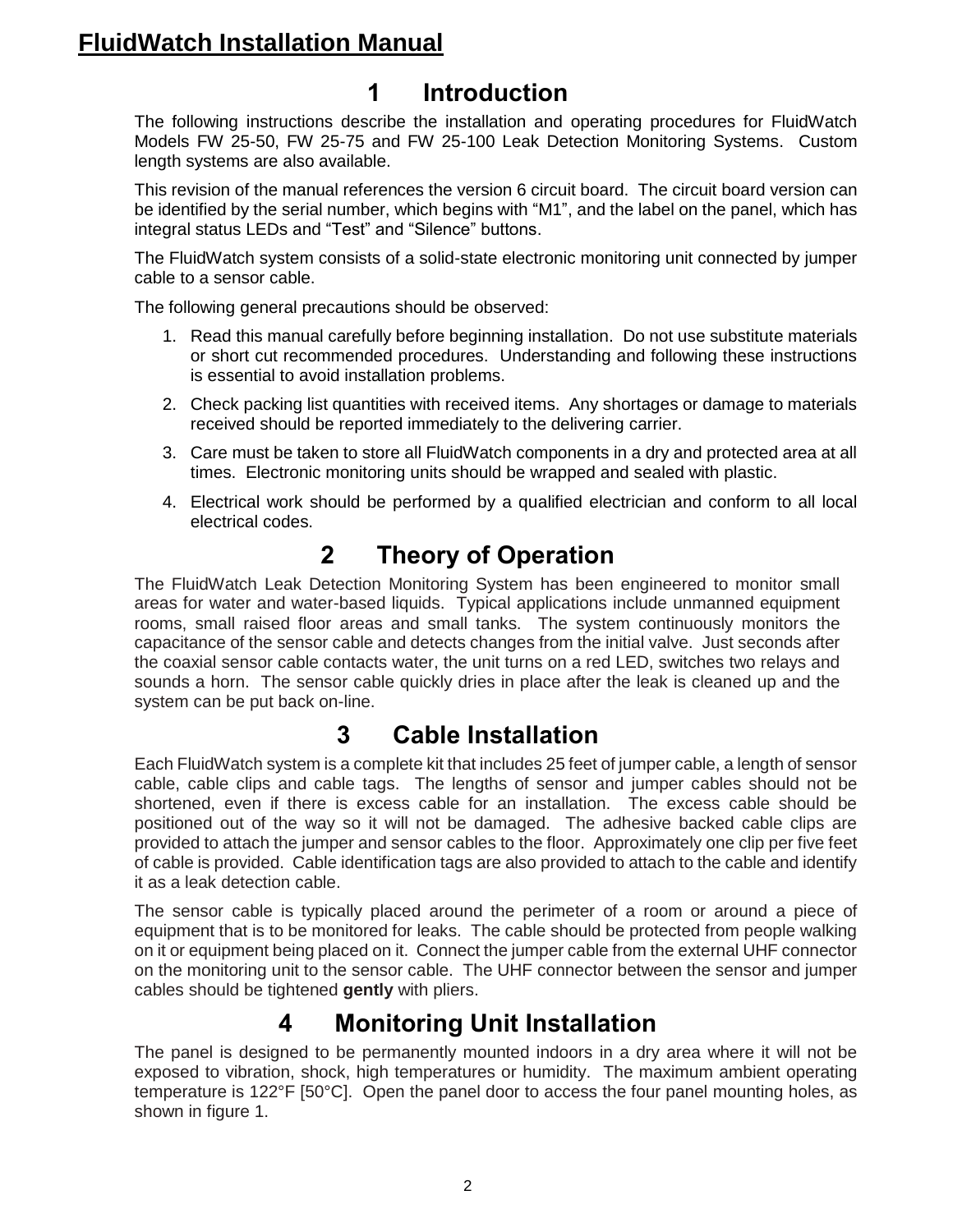**Warning**: Do not mount the FluidWatch panel in a hazardous location. The panel and sensing string must be in an ordinary location.



**Figure 1 FluidWatch Mounting Dimensions**

### **5 Power Requirement**

<span id="page-4-0"></span>FluidWatch must be permanently wired to instrument-quality power using appropriate conduit, fittings, and wiring. Refer to figures 1 and 2 for wiring details.

There are 3 knockouts (KO) on each side of the enclosure to be used for conduits. The system board should be removed from the enclosure when a KO is removed to prevent accidental damage to the board.

Each KO is dual-sized with two grooves. Insert a small flat blade screw driver in the groove for the desired size and apply a sharp rap with your hand or a hammer to remove the KO. It is recommended to use the KOs on the right side or bottom of the enclosure.

FluidWatch contains a universal power supply for AC operation, connected to terminal T2. The power requirement is 110-240 VAC, 50 / 60 Hz, 10 VA. AC Fuse (F1) is a 1 A, 250 V, time-delay, 5 x 15 mm fuse.

A suitable external over-current protection device, such as a fuse or circuit breaker (15 A), and disconnect device is recommended. The over-current protection and disconnect devices should be installed on all ungrounded conductors, i.e. the terminal marked hot (L) (and neutral (N) terminal if ungrounded for 240 VAC). The disconnect device should be located near the equipment and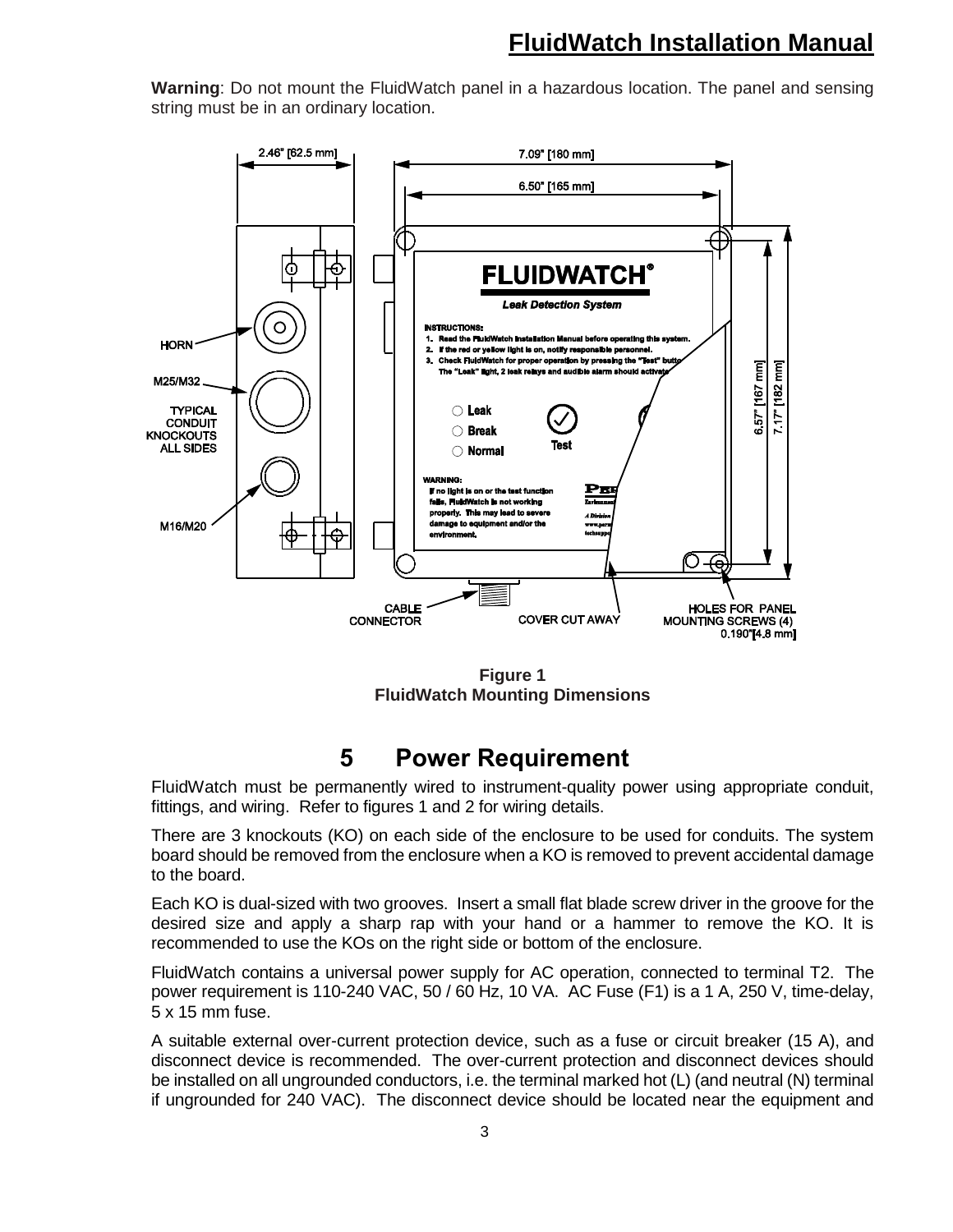## **FluidWatch Installation Manual**

marked with appropriate ON (l) OFF (O) markings as specified by local codes. The ground conductor wire should be green with a yellow stripe and be connected to the grounding connection, which is the mounting screw centered on the right side of the system board as shown. Installation should be performed by qualified personal in accordance with local codes and procedures.

FluidWatch can also be powered by a 24 VDC, 3 W, over current protected power source at terminal T6. DC Fuse (F2) is a 0.25 A, 250 V, time-delay, 5 x 15 mm fuse.

**Note the board is labeled + and - for the polarity of the 24 VDC leads**. If DC voltage wires are reversed, the DC Reversed Polarity LED turns on.

There are 3 switches to configure the power for the system.

- 1. AC/DC Select Switch (SW1) is placed in the "up" position for DC power and in the "down" position for AC power.
- 2. DC Switch (SW2) is the DC on/off switch. If the system is connected to DC power, this switch is used to turn the panel on/off.
- 3. AC Switch (SW3) is the AC on/off switch. This switch turns the panel on/off when using AC power.



**Figure 2 FluidWatch Panel Wiring**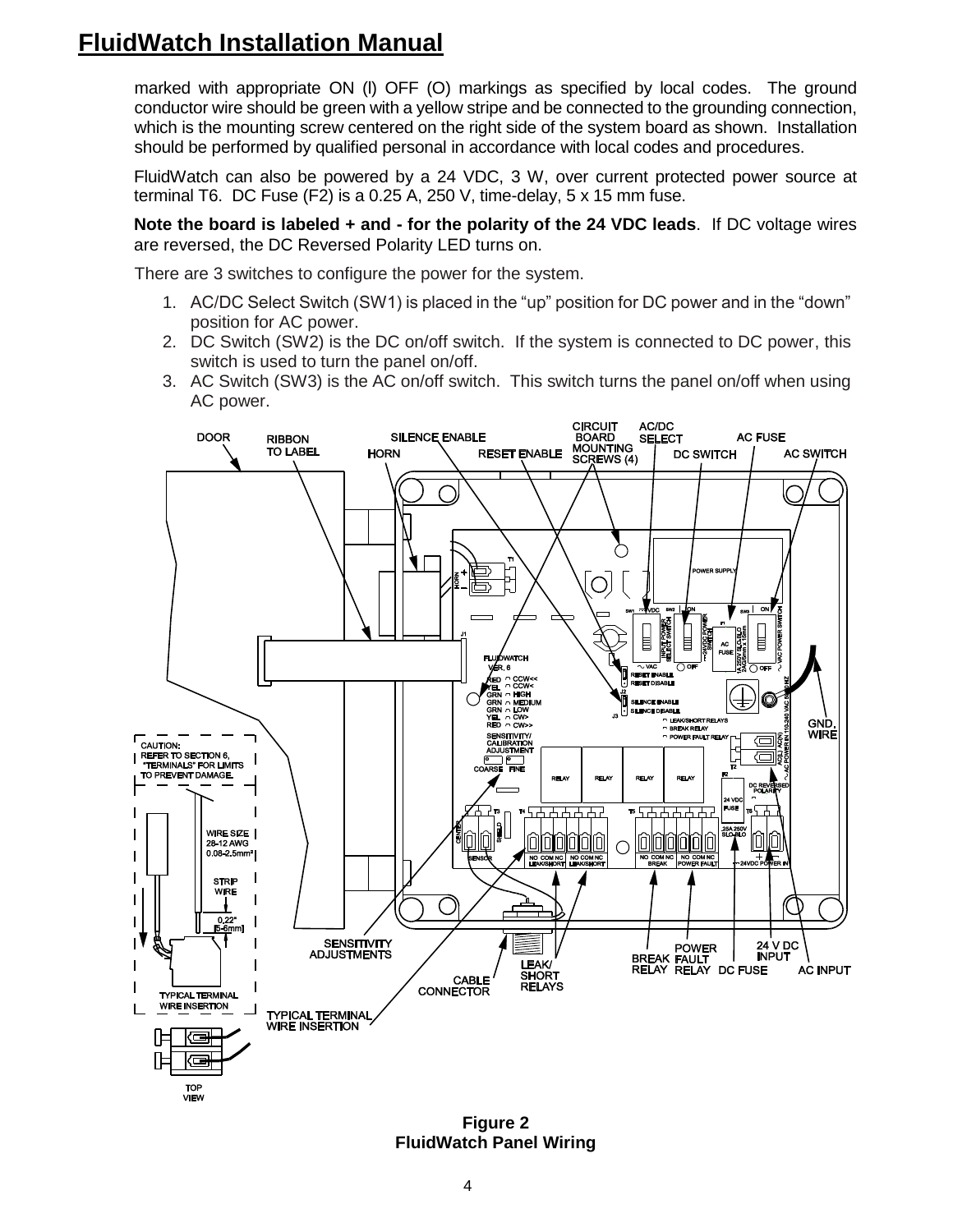# **6 System Configuration**

<span id="page-6-0"></span>There are user selectable options for configuring the FluidWatch Leak Detection System. Refer to Figure 2 to locate different jumpers and terminal strips, which are referenced in the following descriptions. Jumpers are rectangular plugs that connect two pins together on the circuit board. **Power to the unit should be turned off when connecting any internal wiring to the monitoring unit.**

#### <span id="page-6-1"></span>**Terminals**

<span id="page-6-2"></span>The terminals on the PAL-AT system board use a quick-connect design that provides an easy, fast and robust connection. A flat blade screwdriver, 1/8" [3.5 mm], is used to press down on the terminal lever and open the terminal for easy wire insertion. Release the lever, and the wire is tightly clamped. **The acceptable wire size for connection to any terminal, including the mains, is 28 - 12 AWG [0.08-2.5 mm<sup>2</sup> ].** The terminals can accommodate solid or stranded wires. **If ferrules are used with stranded wire, the maximum wire size is 14 AWG [1.5 mm<sup>2</sup> ].** Refer to the detail located at the lower left side of figure 2. **Caution: The lever only travels 1/8" [3.5 mm] to open the terminal completely, and only requires 5 - 8 lbs [2-4 kg] force. Do not exceed these limits or the terminal will be damaged.**

#### **Sensitivity/Calibration**

The sensitivity can be adjusted to Low, Medium, or High. High sensitivity requires about (1) one foot of wet cable to go into alarm. Medium sensitivity requires (3) three feet of wet cable and low sensitivity requires approximately (10) ten feet. Sensitivity is affected by total cable length.

FluidWatch is factory set for medium sensitivity but may need to be adjusted after installation if the cable length is changed or different sensitivity is desired.

Two resistors, one labeled "Coarse" and one labeled "Fine", are used to change sensitivity. Each resistor screw can be turned up to 12 complete revolutions. There are 7 Sensitivity Adjustment LEDs that indicate the setting and enable calibration without a meter.

Connect the sensing string cable to the external connector and turn on the FluidWatch panel. If a red or yellow LED is on, the unit is out of calibration and must be recalibrated. If any of the green LEDs are on, the sensitivity is set to the respective setting.

If the "Coarse" or "Fine" screws are turned clockwise (CW), the next LED up in the row is selected. If a screw is turned counter-clockwise (CCW), the next LED down in the row is selected.

Note which LED is on and, using a small screwdriver, turn the "Coarse" adjustment slowly in the direction required until the correct green LED is on. If the adjustment is too sensitive using "Coarse" to select the correct green LED, try the "Fine" adjustment.

If the fine adjustment seems to have no effect, reset it to the middle of its 12-turn range. To do this, turn the screw 15 complete revolutions CW and then turn it 6 complete revolutions CCW. Then repeat the "Coarse" adjustment followed with "Fine".

#### <span id="page-6-3"></span>**Output Relays**

There are four SPDT output relays on the system board. The relays are rated for 10A, 250 VAC and are connected to terminal strips T4 and T5.

Terminals NO, COM and NC refer to the normally-open, common and normally-closed contacts for the relay in the non-powered, or "shelf", condition. In this state, COM-NC terminals are connected. When a relay is energized, COM-NO terminals are connected.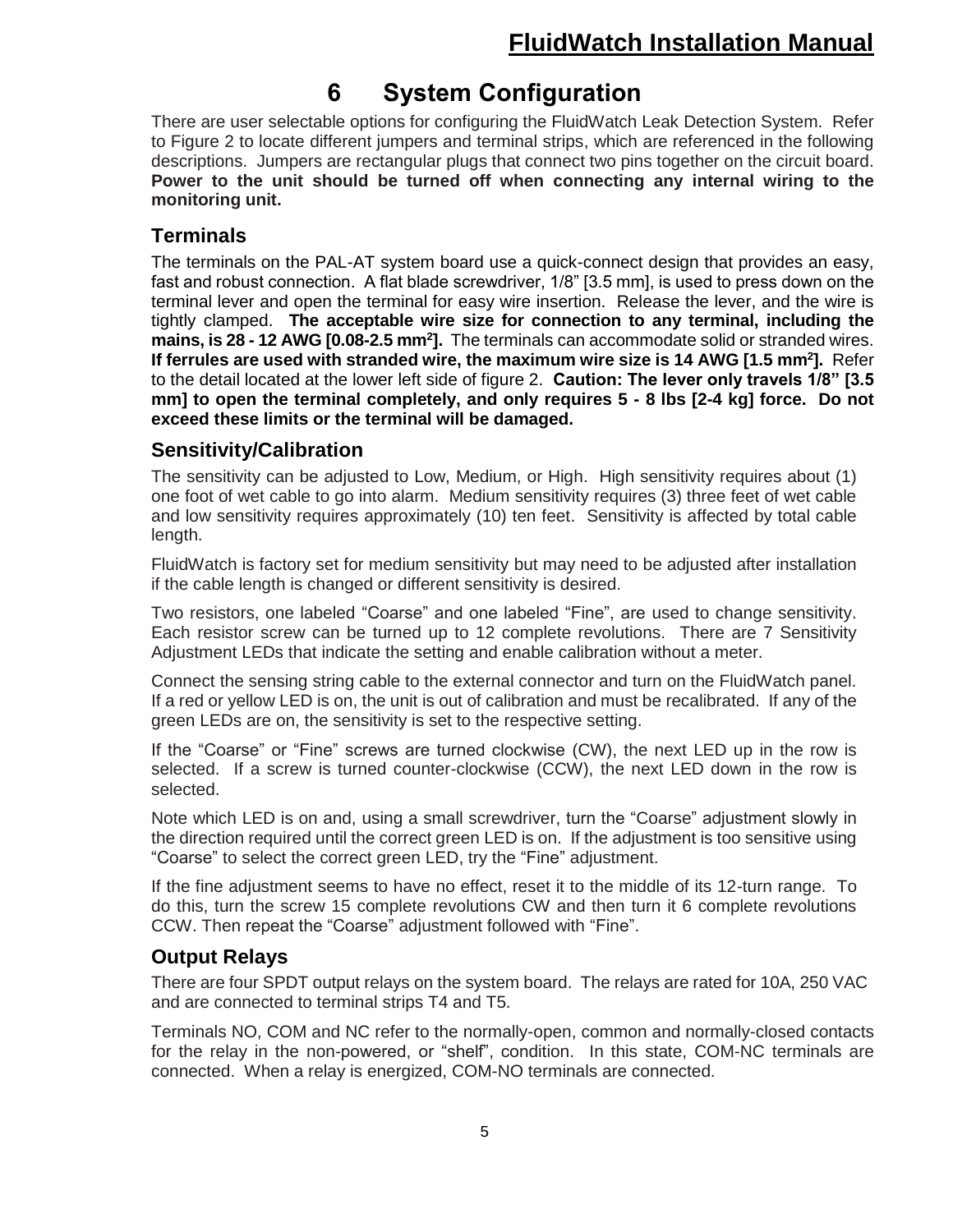## **FluidWatch Installation Manual**

The 2 relays connected to terminal T4 energize when the FluidWatch system detects a leak or short. The relays reset automatically when the fault clears.

The Break relay at T5 energizes when a break is detected and resets when the break clears.

The Power Fault relay at T5 is always energized when the panel is on.

#### <span id="page-7-0"></span>**Reset Enable**

Jumper J2 is normally set to the top 2 pins, "Reset Enable", to allow the system to automatically silence the alarm if the cable dries. To disable this feature and require the system to be manually silenced by pressing the "Silence" button, move jumper J2 to the bottom 2 pins, "Reset Disable".

#### <span id="page-7-1"></span>**Silence Enable**

Jumper J3 is normally set to the top 2 pins, "Silence Enable", to allow the alarm to be silenced from the switch on the front panel. To disable the silence switch so it cannot silence the alarm, move jumper J3 to the bottom 2 pins, "Silence Disable".

<span id="page-7-2"></span>The Silence function does not affect the state of the relays.

#### **7 Operating**

The FluidWatch system uses an LED **"traffic light"** display on the label to indicate status: **GREEN for normal, YELLOW for a cable break and RED for a wet (or shorted) cable**. The alarm unit activates an audible alarm and two relays when a leak (or short) occurs. One relay is activated when a break occurs.

When power is supplied to the unit, the green LED should turn on after a second. If the yellow LED is on, there is a cable break. If the red LED is on, water is in contact with the sensor cable or there is a short in the cable. Take action to verify this and notify responsible personnel. Once the water has been cleaned up the sensor cable will dry quickly and the green LED will turn on.

If the cable is dry and the red LED is still lit, check the cable for a short. Equipment may have been placed on the cable and damaged the cable. An ohmmeter can be used to make sure the center conductor of the cable is not in contact with the cable shield. Disconnect the UHF connector at the panel and connect the ohmmeter leads to the center pin and the housing of the cable connector. The reading should show an open circuit (O.L).

There are only two operator buttons on the front label: one is used to periodically test the system and the other to silence the alarm. The silence button can be disabled via an internal switch to prevent unauthorized alarm silencing.

#### **8 Test**

<span id="page-7-3"></span>Push the test button on the label to verify that the system is operating properly. The test button should activate the red LED, audible alarm and leak relays. When the test button is released, the unit will reset after 3 or 4 seconds.

If FluidWatch fails to respond as expected, recheck all connections and jumpers on the monitoring unit. Check the wires connected to the terminal strips. The horn leads go to T1, + (red) and - (black). The UHF connector has the center wire connected to T3 (center) and the shield wire connected to T3 (shield). The label ribbon cable connects to connector J1. If further assistance is needed, contact PermAlert ESP.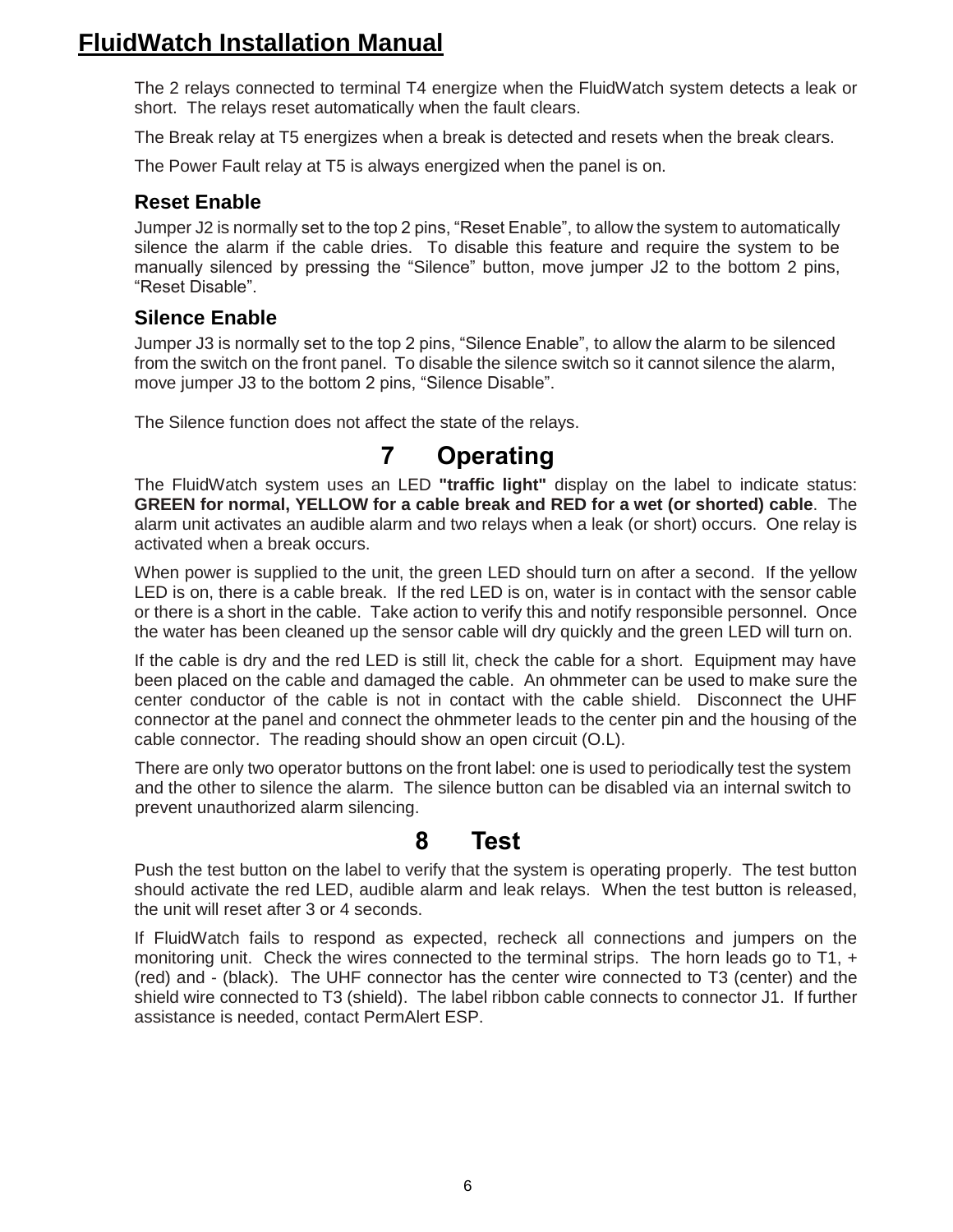# **Warranty**

<span id="page-8-0"></span>Seller warrants that the PermAlert Leak Detection System (the "System") will be free from defects in materials and workmanship for a period of twelve (12) months from the date of first use of the System or eighteen (18) months from the date of shipment by Seller to Buyer of the System; whichever is earlier. Seller is not responsible for damage to the System occurring in transit or arising from the installation, alteration or repair of the System by persons other than Seller's employees, or from any abnormal or improper use of, negligence with respect to or accident affecting the System. Expendable service parts, such as probes, are not warranted by Seller. Seller's sole obligation and liability, and Buyer's sole remedy, under this warranty shall be the repair or replacement, at Seller's election, by Seller of any defective materials or workmanship covered by this warranty, without the charge to Buyer. Repaired or replacement materials shall be delivered to Buyer f.o.b. Seller's plant or f.o.b. such other location as Seller shall designate. Seller shall not be responsible for any product returned to Seller without Seller's prior express consent. No claim shall be permitted under the warranty contained herein unless Buyer notifies Seller in writing within ten (10) days after Buyer first hears of facts giving rise to any such claim and unless notice is given within the warranty period as provided above. In order to be valid, any notice sent to Seller in connection with said claim under this warranty must reasonably specify the defect which is the subject of such claim. Buyer shall be responsible for testing and inspecting the System promptly after receipt and thereafter at such intervals as are reasonably prudent so as to inform Seller of any defects which exist in the System. Notwithstanding the filing of a claim hereunder, this warranty shall expire after the warranty period in respect to materials and workmanship which are not then the subject of a proper claim.

 To the maximum extent permitted by law, Buyer irrevocably waives all claims against Seller for money damages relating to the condition, use and performance of the goods sold pursuant hereto, including claims based upon tort, strict liability, negligence and product liability. Notwithstanding the provisions of the preceding sentence, if money damages are assessed against Seller, in no event shall Seller's liability for such damages exceed the purchase price of products sold by Seller.

 IN NO EVENT, WHETHER BECAUSE OF A BREACH OF WARRANTY OR REPRESENTATION OR ANY OTHER CAUSE, WHETHER BASED UPON CONTRACT, TORT, WARRANTY OR OTHERWISE, ARISING OUT OF THE PERFORMANCE OR NON-PERFORMANCE BY SELLER OF ITS OBLIGATIONS UNDER THIS AGREEMENT OR WITH RESPECT TO THE PRODUCTS SOLD PURSUANT HERETO SHALL SELLER BE LIABLE FOR LOST EARNINGS, INCOME OR PROFITS OR INDIRECT, INCIDENTAL CONSEQUENTIAL DAMAGES.

 THE IMPLIED WARRANTIES OF MERCHANTABILITY AND FITNESS FOR A PARTICULAR PURPOSE AND, EXCEPT AS SPECIFICALLY SET FORTH HEREIN, ALL OTHER WARRANTIES AND REPRESENTATIONS, EXPRESS OR IMPLIED, ARE HEREBY DISCLAIMED AND EXCLUDED. NOTHING SHALL BE CONSTRUED AS AN ADDITIONAL WARRANTY UNLESS SPECIFICALLY DESIGNATED AS SUCH IN WRITING AND SIGNED BY THE SELLER, IN WHICH CASE SUCH ADDITIONAL WARRANTY SHALL BE SUBJECT TO THE PROVISIONS OF THE APPROPRIATE PARAGRAPHS HEREIN AS TO DURATION AND LIMITATION OF REMEDY UNLESS SUCH ADDITIONAL WARRANTY EXPRESSLY VARIES SUCH PROVISIONS.